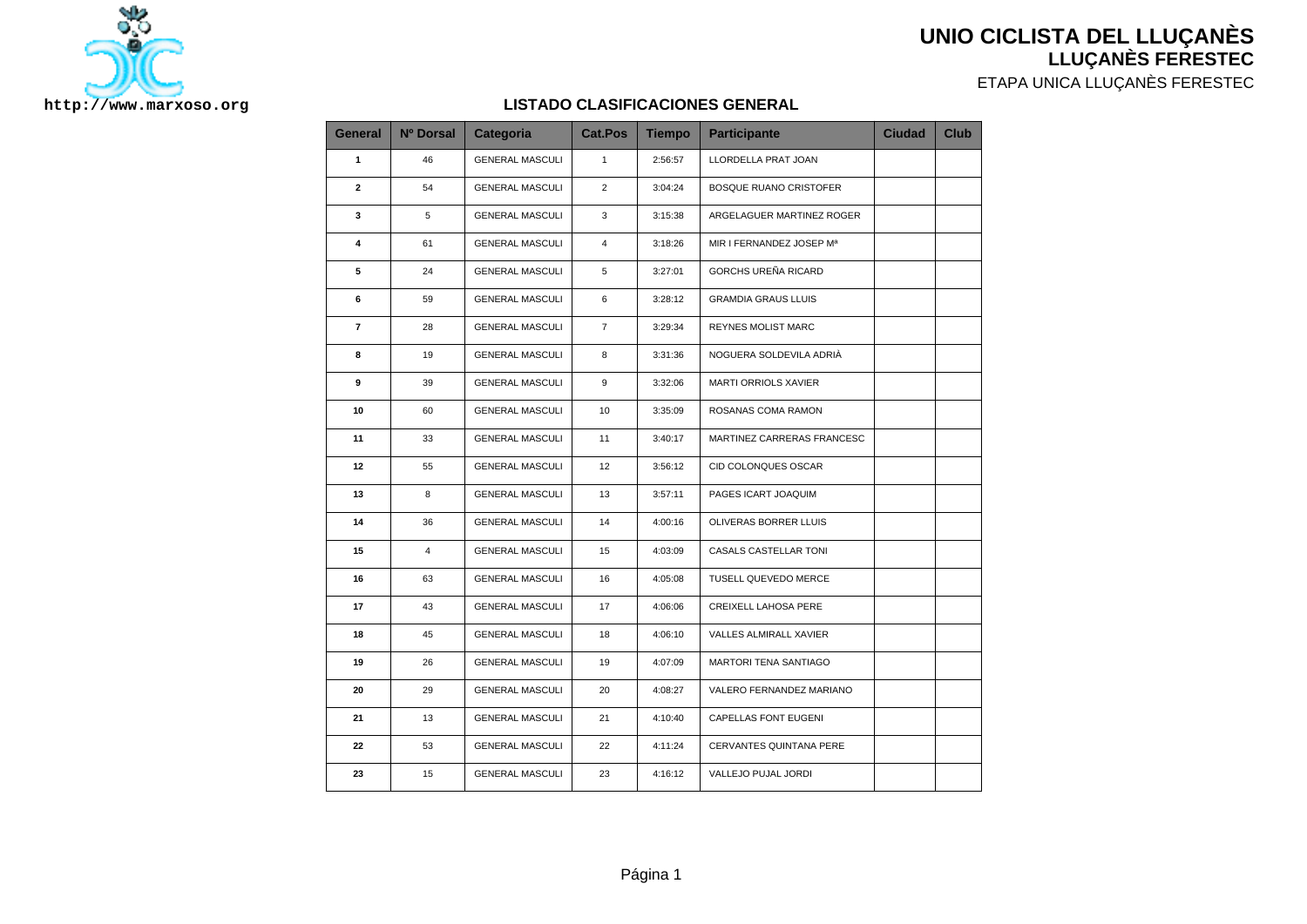

ETAPA UNICA LLUÇANÈS FERESTEC



## **LISTADO CLASIFICACIONES GENERAL**

| <b>General</b> | Nº Dorsal    | <b>Categoria</b>       | <b>Cat.Pos</b> | <b>Tiempo</b> | <b>Participante</b>       | <b>Ciudad</b> | <b>Club</b> |
|----------------|--------------|------------------------|----------------|---------------|---------------------------|---------------|-------------|
| 24             | 67           | <b>GENERAL MASCULI</b> | 24             | 4:16:26       | COROMINAS ARIAS JORDI     |               |             |
| 25             | 40           | <b>GENERAL MASCULI</b> | 25             | 4:16:55       | GENOLLÀ SUBIRATS MIQUEL   |               |             |
| 26             | 38           | <b>GENERAL MASCULI</b> | 26             | 4:19:23       | CARDONA ROSANAS SERGI     |               |             |
| 27             | 3            | <b>GENERAL MASCULI</b> | 27             | 4:19:34       | CAPDEVILA PLA RAMON       |               |             |
| 28             | 51           | <b>GENERAL MASCULI</b> | 28             | 4:23:29       | MACIA FLORES DAVID        |               |             |
| 29             | 52           | <b>GENERAL MASCULI</b> | 29             | 4:23:33       | CASTAÑO PADILLA JOAN      |               |             |
| 30             | 34           | <b>GENERAL MASCULI</b> | 30             | 4:25:05       | VILAR LOPEZ ENRIC         |               |             |
| 31             | 66           | <b>GENERAL MASCULI</b> | 31             | 4:26:04       | DOMENECH PALAU JOSEP      |               |             |
| 32             | 56           | <b>GENERAL MASCULI</b> | 32             | 4:31:05       | <b>CASES RITORT JORDI</b> |               |             |
| 33             | 18           | <b>GENERAL MASCULI</b> | 33             | 4:36:09       | GANGOLELLS VILÀ GABRIEL   |               |             |
| 34             | 64           | <b>GENERAL MASCULI</b> | 34             | 4:36:19       | CABALLOL SOLA MARC        |               |             |
| 35             | $\mathbf{1}$ | <b>GENERAL MASCULI</b> | 35             | 4:36:44       | CHIAS DOMENECH ORIOL      |               |             |
| 36             | 49           | <b>GENERAL MASCULI</b> | 36             | 4:38:17       | FUMANYA PUJOL RAMON       |               |             |
| 37             | 68           | <b>GENERAL MASCULI</b> | 37             | 4:44:15       | ARGELICH REIG DANIEL      |               |             |
| 38             | 44           | <b>GENERAL MASCULI</b> | 38             | 4:44:31       | BALCHIS GRAMUNT JOSEP Mª  |               |             |
| 39             | 12           | <b>GENERAL MASCULI</b> | 39             | 4:48:34       | VERGÉS I TEJERO SALVADOR  |               |             |
| 40             | 72           | <b>GENERAL MASCULI</b> | 40             | 4:52:17       | FONT CORRIUS JORDI        |               |             |
| 41             | 70           | <b>GENERAL MASCULI</b> | 41             | 4:52:25       | FONT CIRERA GERARD        |               |             |
| 42             | 71           | <b>GENERAL MASCULI</b> | 42             | 4:55:10       | VILARDAGA SOLER DIDAC     |               |             |
| 43             | 42           | <b>GENERAL MASCULI</b> | 43             | 5:03:57       | DANES NURIG FERRAN        |               |             |
| 44             | 35           | <b>GENERAL MASCULI</b> | 44             | 5:05:16       | HERNANAO GUITART ELISEO   |               |             |
| 45             | 6            | <b>GENERAL FEMENI</b>  | 45             | 5:05:24       | OBRADORS BARONS MERITXELL |               |             |
| 46             | 22           | <b>GENERAL MASCULI</b> | 46             | 5:13:34       | POU SAYOLS ROBERT         |               |             |
|                |              |                        |                |               |                           |               |             |